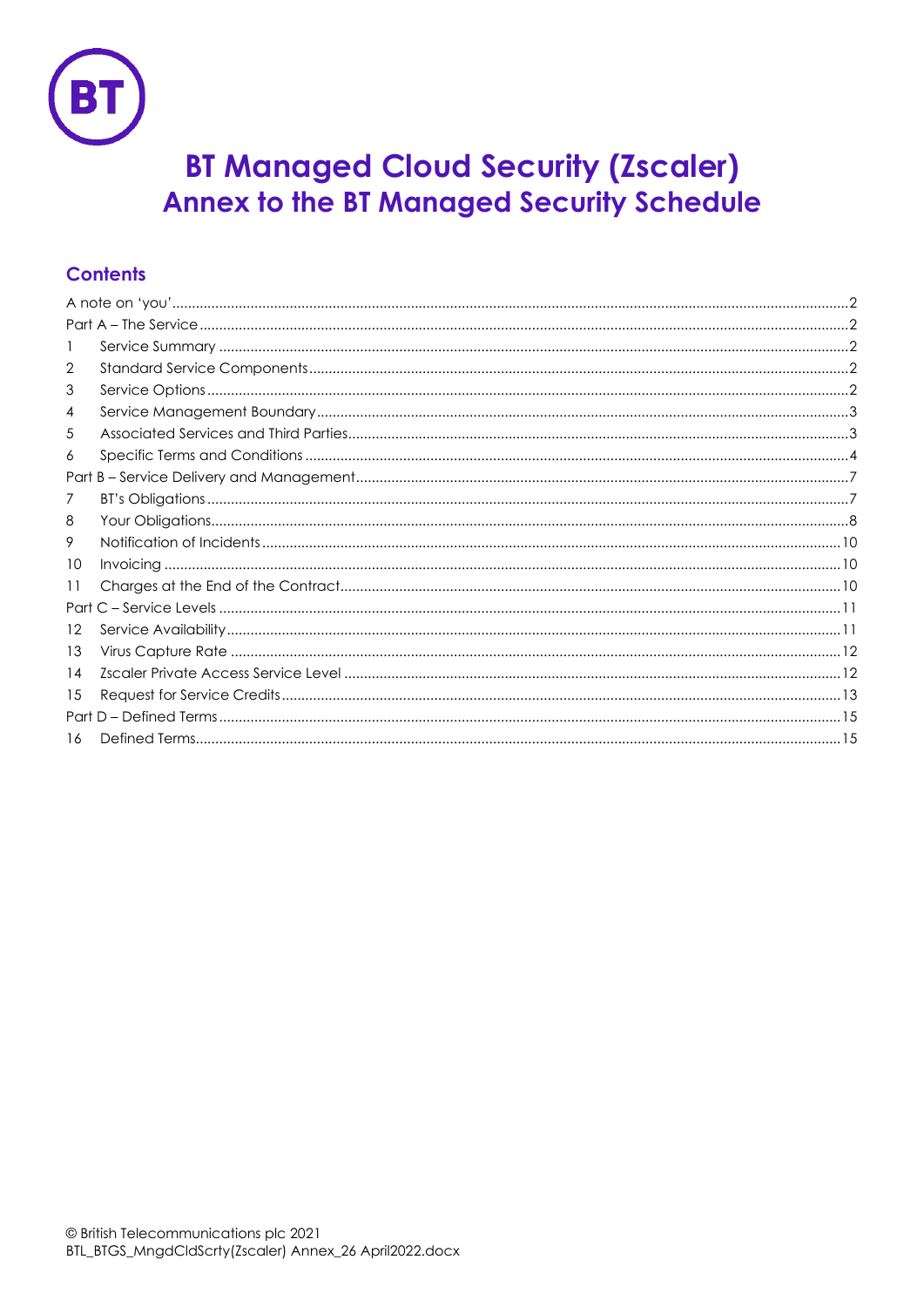

## <span id="page-1-0"></span>**A note on 'you'**

'You' and 'your' mean the Customer.

Phrases that refer to 'either', 'neither', 'each of us', 'both of us', 'we each' or 'we both' mean one or both of BT and the Customer, whichever makes sense in the context of the sentence.

## <span id="page-1-1"></span>**Part A – The Service**

## <span id="page-1-2"></span>**1 Service Summary**

BT will work with the Supplier to provide you with the BT Managed Cloud Security (Zscaler) Service. The Service provides you with a right to access and use Service Software enabling you to protect your Users from threats from the Internet. The Service is comprised of:

- 1.1 all of the Standard Service Components set out in Paragrap[h 2](#page-1-3) as set out in any applicable Order; and
- 1.2 any of the Service Options set out in Paragraph [3](#page-1-4) that are selected by you as set out in any applicable Order, (the "**Service**").

## <span id="page-1-3"></span>**2 Standard Service Components**

BT will provide you with all the following standard service components in accordance with the details set out in any applicable Order ("**Standard Service Components**"):

- 2.1 **Service Software**: BT will provide to you the right to access and use the Service Software for the number of purchased Users, User Subscriptions and/or Locations.
- <span id="page-1-7"></span><span id="page-1-6"></span>2.2 **Customer Portal**: BT will provide to you the right to access and use the Supplier's web-based User interface ("**Customer Portal**").
	- 2.2.1 The Customer Portal is an administrative portal for creating and managing security policies, reporting and analysing traffic.
	- 2.2.2 The Customer Portal gives you a primary Administrator account that will allow you to create multiple Administrators and enables you to:
		- (a) review statistics of all malware that is stopped and other Internet content that is blocked;
		- (b) create access restrictions and apply these to specific Users or groups of Users;
		- (c) customise browser alert pages seen by Users when web-access is denied;
		- (d) update administration details for real-time email alerts; and
		- (e) configure and schedule automated system auditing and reporting.

## <span id="page-1-4"></span>**3 Service Options**

3.1 BT will provide to you any of the options that are set out in any applicable Order ("**Service Options**") and in accordance with the details set out in that Order.

<span id="page-1-8"></span>The list of Service Options will be made available to you before you place your Order.

- 3.2 **Surcharge Data Centres**: In certain countries or regions the Supplier may suggest that you connect Users to one of their Surcharge Data Centres. Where you select this option, you will incur additional Charges, which will be set out in the Order. You may choose to use Supplier data centres other than the Surcharge Data Centres, but performance of the Service may be affected.
- 3.3 **Professional Services**: BT may provide, at an additional Charge, Professional Services with each Order, to support your initial configuration of the Service and the ongoing operation of the Service.
- <span id="page-1-9"></span><span id="page-1-5"></span>3.4 **Managed Cloud Security Enhanced by Eagle-i-Service:** BT may provide, at an additional Charge, the Managed Cloud Security Enhanced by Eagle-i Service, with each Order, as outlined below:
	- (a) For Foundation Plus and Premium Graded Service Tiers, the Managed Cloud Security Enhanced by Eagle-i Service shall comprise the following components:
		- (i) enriched alerts regarding any security incidents relating to your network that are detected by BT, using the Eagle-i Platform, which shall contain details on the reported security incident, which may include but are not limited to: the identity of the threat actor, the URLs or applications those threat actors have targeted, as well as the likely business impact of the security incident; and
		- (ii) recommended mitigating action which should be taken to address any IOCs identified by BT from the enriched intelligence outlined at Paragraph 3.4(a[\)\(i\)](#page-1-5) above, which shall be actioned by accessing the Customer Portal ("**Remediating Action**").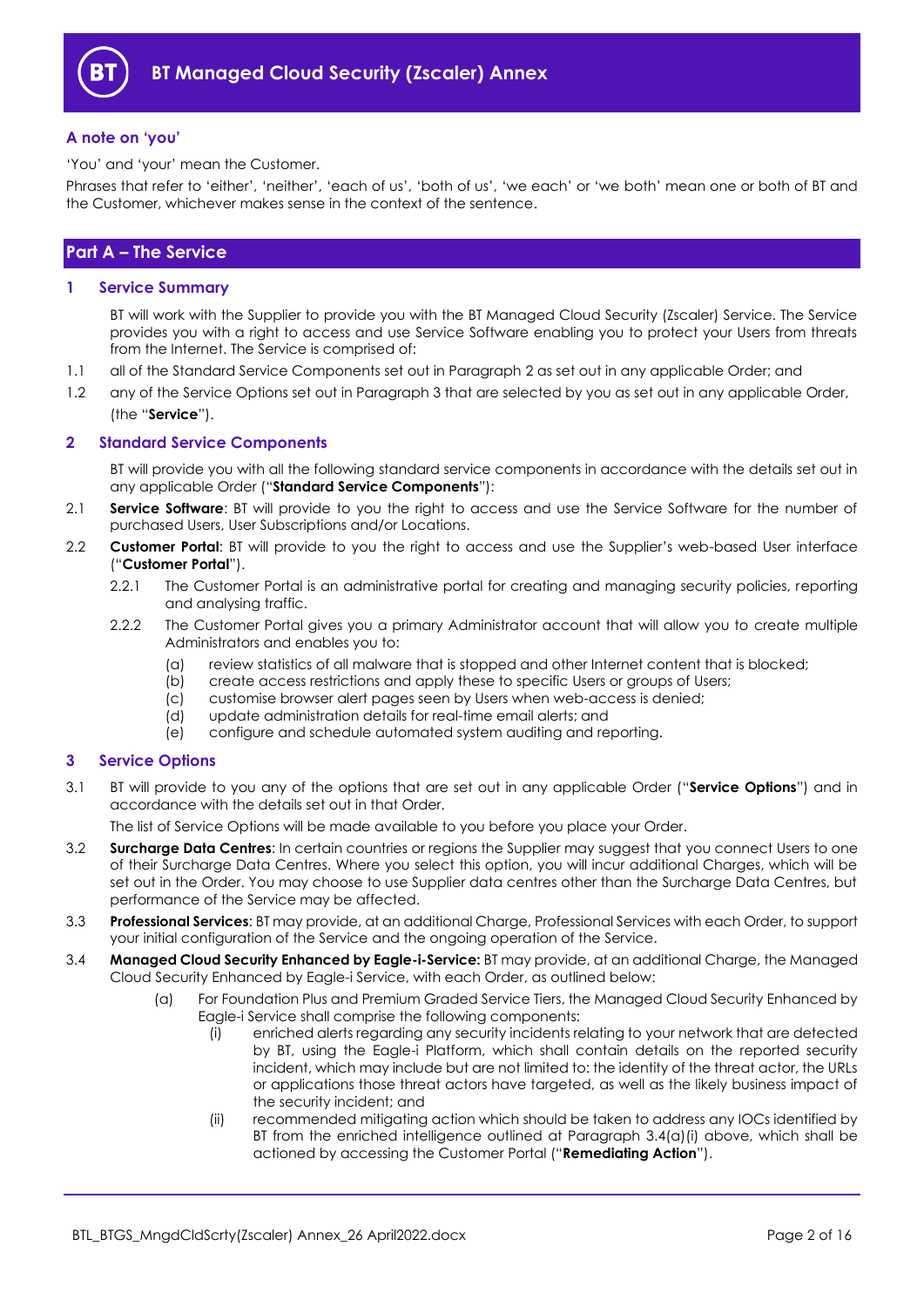

- 
- (b) If, as part of your Order of the Managed Cloud Security Enhanced by Eagle-i Service, you have selected the Foundation Plus Graded Service Tier:
	- (i) BT shall provide you with details of: (i) any IOCs detected from the enriched intelligence outlined at Paragraph 3.[4\(a\)\(i\)](#page-1-5) above; and (ii) the recommended Remediating Action corresponding to that IOC; and
	- (ii) you shall be responsible for implementing any Remediating Action as recommended by BT.
- <span id="page-2-3"></span>(c) If, as part of your Order of the Managed Cloud Security Enhanced by Eagle-i Service, you have selected the Premium Graded Service Tier, BT shall, on your behalf, implement any Remediating Action as quickly as is technically practicable within the Customer Portal as part of its remote service management of your BT Managed Cloud Security (Zscaler) Service. BT shall notify you before implementing any Remediating Action. If you do not raise any objection within two (2) hours upon receipt of BT's notification, the proposed Remediating Action(s) are deemed to be accepted by you and BT shall then implement the proposed Remediating Action.
- <span id="page-2-4"></span>(d) If you select a Foundation Plus or a Premium Graded Service Tier, you shall also subscribe to the Zscaler Nanolog Streaming Service ("**NSS Service**"). If you have an existing NSS Service, you shall provide BT with a data feed from your existing NSS Service to the Managed Cloud Security Enhanced by Eagle-i Service. If you do not have an existing NSS Service; then you must select one of the following at the outset of an Order for the Managed Cloud Security Enhanced by Eagle-i Service:
	- (i) BT will host the NSS Virtual Machine; or
	- (ii) you will host the NSS Virtual Machine however, in such event, you must, when placing your Order with BT: (i) inform BT that the NSS Virtual Machine will be hosted by you; and (ii) provide BT with a data feed from the NSS Service to the Managed Cloud Security Enhanced by Eagle-i Service.

## <span id="page-2-0"></span>**4 Service Management Boundary**

- <span id="page-2-5"></span>4.1 BT will provide and manage the Service as set out in Parts B and C of this Schedule and as set out in the Order. The service management boundary is the point where traffic enters and leaves the infrastructure owned or controlled by the Supplier ("**Service Management Boundary**").
- 4.2 BT will have no responsibility for the Service outside the Service Management Boundary including:
	- 4.2.1 issues on User machines (e.g. operating system, coding languages and security settings);
	- 4.2.2 end to end network connectivity (e.g. your network or networking equipment, Internet connectivity);
	- 4.2.3 identity source management;
	- 4.2.4 policy ownership; or
	- 4.2.5 security information and event management analysis.
- <span id="page-2-2"></span>4.3 You are responsible for making any necessary configuration changes for in-life management of service elements, which can be accessed through the provided Customer Portal.
- 4.4 BT does not guarantee that the Service will detect or block all malicious threats.
- 4.5 BT does not make any representations, whether express or implied, about the interoperability between the Service and any Customer Equipment.
- 4.6 Where the Managed Cloud Security Enhanced by Eagle-i Service forms part of any Order, BT does not make any representations or warranties, whether express or implied, as to any outcomes of Remediating Action – whether taken by: (i) BT; or (ii) you - in respect of specific endpoint Devices, including but not limited to any reduction in the threat impact on any specific endpoint Device, any Customer Equipment or your wider network.
- 4.7 Certain Service Options may require you to have specific Customer Equipment that meets minimum specifications, communicated to you by BT or the Supplier, to benefit from full functionality. BT will not be responsible for any inability to provide the Service or degradation of the Service where you use the Service without the required Customer Equipment.

## <span id="page-2-1"></span>**5 Associated Services and Third Parties**

- 5.1 You will provide and maintain an Internet connection at the Site(s) at all times for use with the Service, including providing and maintaining any Customer Equipment necessary for such connection. You will pay all charges related to provision, maintenance and use of such Internet connections and report any incidents on the Internet connections directly to the Supplier of the compatible Internet connections.
- 5.2 If BT provides you with additional services, then this Schedule will not apply to those services and those services will be governed by their separate terms and conditions.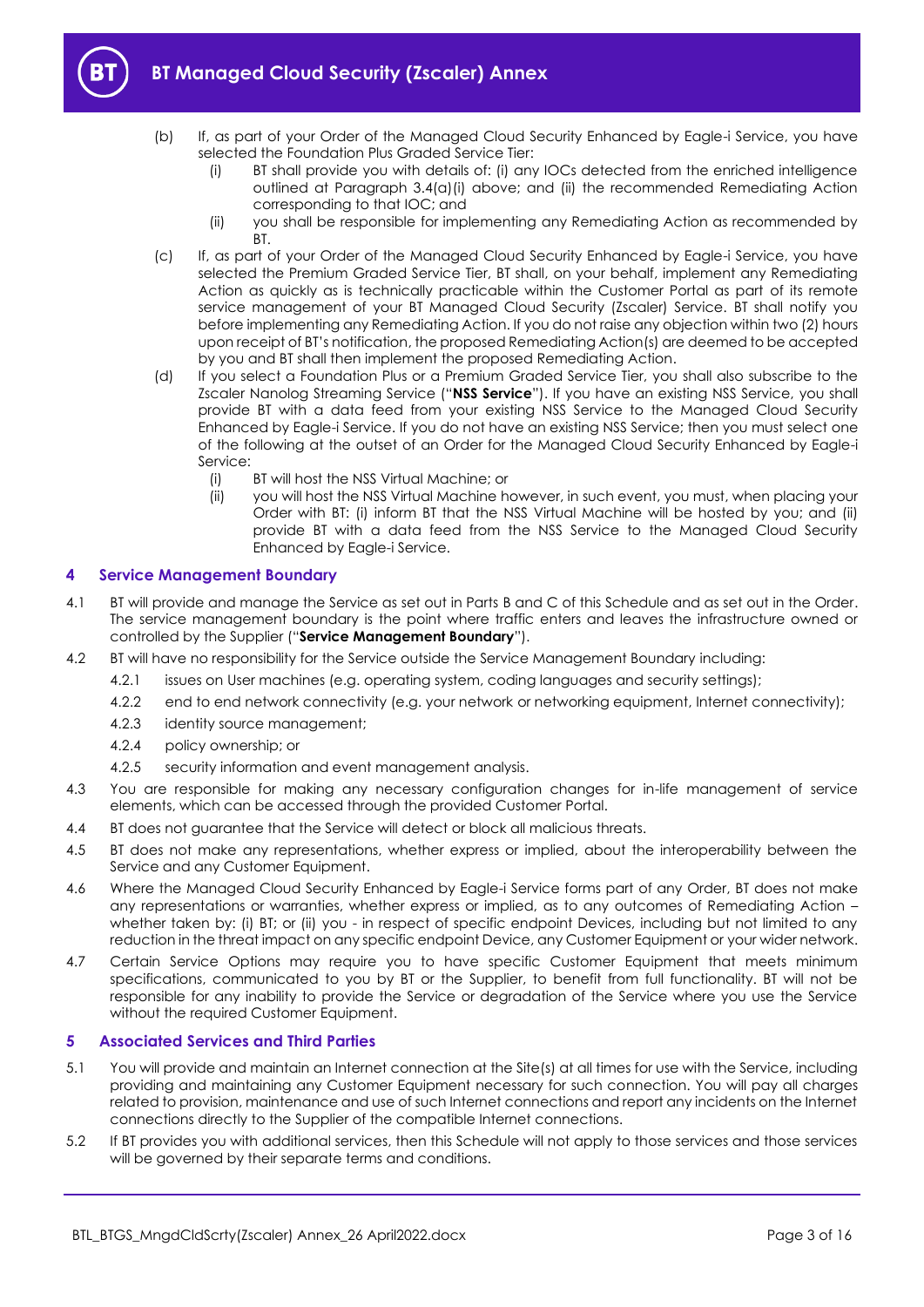

5.3 BT will not be liable for failure to or delay in supplying the Service if another supplier delays or refuses the supply of an electronic communications service to BT and no alternative service is available at reasonable cost.

## <span id="page-3-0"></span>**6 Specific Terms and Conditions**

#### <span id="page-3-1"></span>6.1 **Customer Portal**

- 6.1.1 You will have access to the Supplier's Internet based Customer Portal, as set out in Paragraph [2.2.](#page-1-6)
- 6.1.2 You may allow multiple Administrators to access the Customer Portal. You will give each of your Administrators a unique login and provide management access or read only privileges specific to each.

#### <span id="page-3-2"></span>6.2 **Data Handling**

For the provision and management of the Service by the Supplier, any Processing of Customer Personal Data (as defined in the General Terms) will be subject to the Supplier's Privacy Policy set out at [https://www.zscaler.com/privacy-policy.php,](https://www.zscaler.com/privacy-policy.php) as may be amended or supplemented from time to time by the Supplier. BT will not be liable for the Processing of Personal Data by the Supplier, including any claim arising out of or in connection with any failure by the Supplier to comply with the Supplier's Privacy Policy. Any claims will be made directly by you against the Supplier.

## 6.3 **Standard of Service**

The Service will not prevent or detect all threats and unauthorised actions.

## <span id="page-3-4"></span>6.4 **Supplier Intellectual Property**

- 6.4.1 The Supplier uses:
	- (a) product names associated with the Service and other trademarks;
	- (b) certain audio and visual information, documents, software and other works of authorship; and
	- (c) other technology, software, hardware, products, processes, algorithms, user interfaces, knowhow and other trade secrets, techniques, designs, inventions and other tangible or intangible technical material or information,

#### (together, the "**Supplier Technology**").

- <span id="page-3-3"></span>6.4.2 The Supplier Technology is protected by intellectual property rights owned or licensed by the Supplier ("**Supplier IP Rights**").
- 6.4.3 All right, title and interest in and to the Software and the Service Software, and all associated Supplier IP Rights, will at all times remain vested in the Supplier and its licensors, and, other than the rights granted in this Contract, you will acquire no other rights, express or implied, in the Service.

## 6.5 **Supplier Acceptable Use**

- 6.5.1 You will use the Service solely for your business purposes and will only permit access to the Service by your employees, agents and third parties.
- 6.5.2 You will not, and will not permit or encourage Users to:
	- (a) modify, copy or make derivative works based on the Supplier Technology;
	- (b) disassemble, reverse engineer, or decompile any of the Supplier Technology;
	- (c) create Internet "**links**" to or from the Service, or "**frame**" or "**mirror**" any of the Supplier's content that forms part of the Service (other than on your own internal intranet); or
	- (d) use the Service for running automatic queries to websites.
- 6.5.3 You will comply with the Supplier's Acceptable Use Policy as published by the Supplier on its website [\(https://www.zscaler.com/acceptable\\_use\\_policy.php\)](https://www.zscaler.com/acceptable_use_policy.php).
- 6.5.4 BT, or the Supplier, may block source IP Addresses or suspend your access to the Service if your use of the Service does not comply with this Contract.

## 6.6 **Customer Transaction Logs**

- 6.6.1 BT and the Supplier may use, reproduce, store, modify, and display the information from the Customer Transaction Logs for the purpose of providing the Service.
- 6.6.2 BT and the Supplier may use the malware, spam, botnets or other information related to the Service for the purpose of:
	- (a) maintaining and improving the Service;
	- (b) complying with all legal or contractual requirements;
	- (c) making malicious or unwanted content anonymously available to its licensors for the purpose of further developing and enhancing the Service;
	- (d) anonymously aggregating and statistically analysing the content; and
	- (e) other uses related to the analysis of the Service.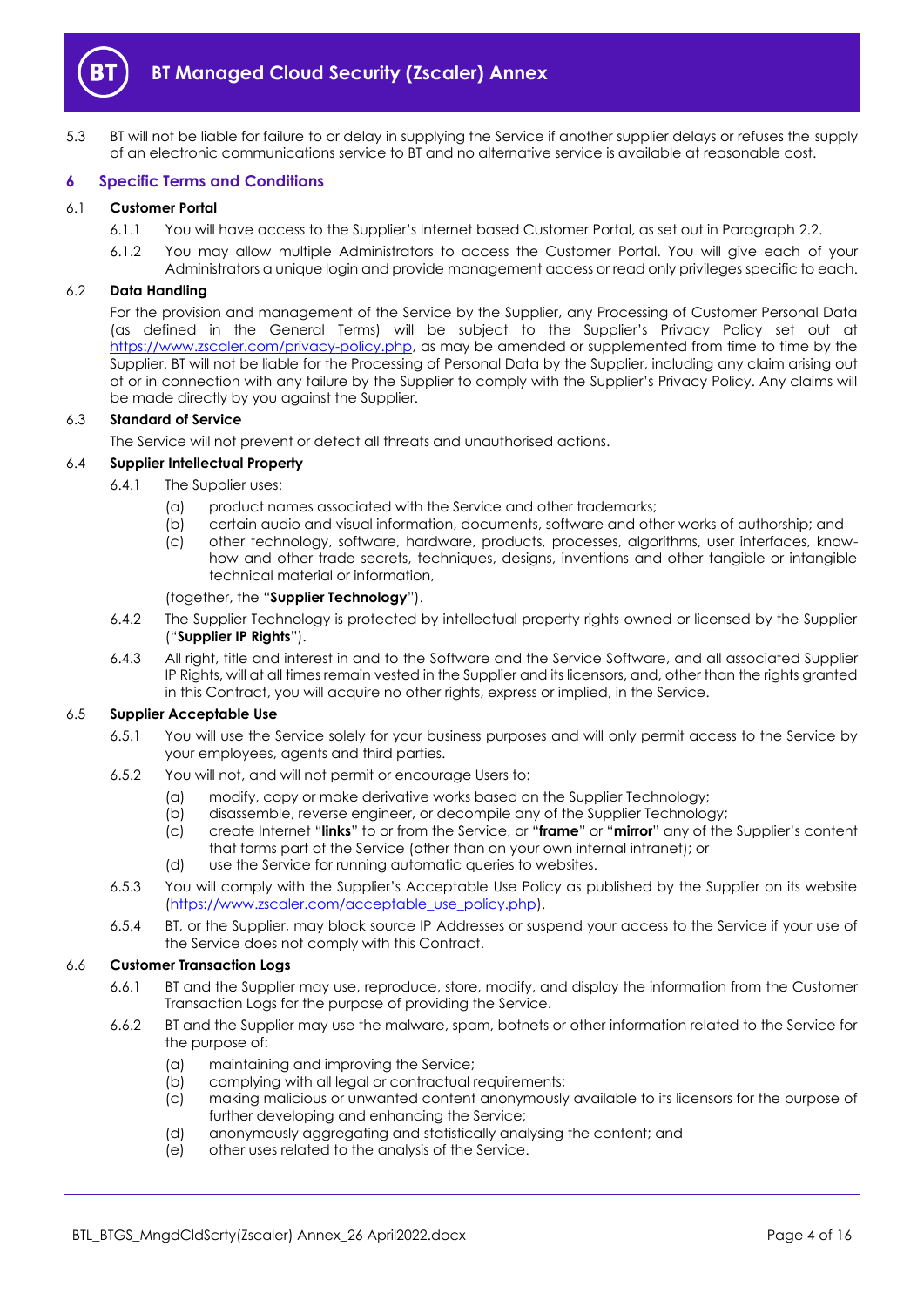

- 6.6.3 In the case of Zscaler Internet Access, the Supplier will retain Raw Transaction Logs, the Summarised Transaction Logs and any other Customer Transaction Logs for rolling six month periods during the provision of the Service.
- 6.6.4 In the case of Zscaler Private Access, the Supplier will retain the Raw Transaction Logs for rolling two week periods during the provision of the Service.

## 6.7 **Suggestions, Ideas and Feedback**

6.7.1 You agree that the Supplier and/or BT will have the right to use or act upon any suggestions, ideas, enhancement requests, feedback, recommendations or other information provided by you relating to the Service, to the extent it is not your Confidential Information.

#### 6.8 **EUSA**

- 6.8.1 BT will only provide the Service if you have entered into the end user subscription agreement with the Supplier in the form set out at <https://www.zscaler.com/legal/end-user-subscription-agreement> (including terms and conditions set out in the product sheets), as may be amended or supplemented from time to time by the Supplier ("**EUSA**").
- 6.8.2 You will observe and comply with the EUSA for all any use of the applicable Software.
- 6.8.3 In addition to what it says in Clause 15 of the General Terms, if you do not comply with the EUSA, BT may restrict or suspend the Service upon reasonable Notice, and:
	- (a) you will continue to pay the Charges for the Service until the end of the Minimum period of Service; and
	- (b) BT may charge a re-installation fee to re-start the Service.
- 6.8.4 You will enter into the EUSA for your own benefit and the rights, obligations, acknowledgements, undertakings, warranties and indemnities granted in accordance with the EUSA are between you and the Supplier and you will deal with the Supplier with respect to any loss or damage suffered by either of you as such loss or damage will not be enforceable against BT.
- 6.8.5 Where the EUSA is presented in a 'click to accept' function and you require BT to configure or install Software on your behalf, BT will do so as your agent and bind you to the EUSA.

#### 6.9 **Export Compliance and Use**

The following Paragraphs apply in addition to the Compliance Obligations:

- 6.9.1 You will not and you will not allow your Users to access or use the Service in violation of any U.S. or other applicable export control or economic sanctions laws.
- <span id="page-4-1"></span>6.9.2 You will not access or use the Service, or allow your Users to access or use the Service, directly or indirectly, if you or your Users are located in any jurisdiction in which the provision of the Service is prohibited under Applicable Law, including the laws of U.S.A ("**Prohibited Jurisdiction**"), and that you do not, directly or indirectly, provide access to the Service to any government, entity or individual located in any Prohibited Jurisdiction.
- 6.9.3 You warrant that:
	- (a) you are not named on any U.S. government list of persons or entities prohibited from receiving U.S. exports, or transacting with any U.S. person; and
	- (b) you are not a national of, or a company registered in, any Prohibited Jurisdiction.

## 6.10 **Amendments to the BT Managed Security Service Schedule**

- 6.10.1 BT will not maintain back-up configurations to allow all the Associated Services to be restored fully following the swap out of a Security Appliance, as set out in Paragraph 5.2.1(g) of the Schedule;
- 6.10.2 The following features set out in the Schedule will not apply to the Service:
	- (a) Proactive Monitoring;
	- (b) Signature Updates;
	- (c) Log Capture;
	- (d) Reporting;
	- (e) Vulnerability Management and Patching of Security Appliances;
- 6.10.3 Where you select the Foundation Graded Service Tier, the Security Optimisation Manager will not provide reports on the review via the Security Portal., Reports will be made available to you via the Customer Portal.
- <span id="page-4-0"></span>6.10.4 If you select the Foundation Graded Service Tier, Paragraphs 6.3.1 and 6.3.2 (CSP Change Management Process) of the Schedule will not apply and you will be responsible for all aspects of CSP configuration, which will include CSP changes. BT may provide assistance in rectifying problems relating to your misconfiguration of the Service and BT will charge you for this on a Professional Services basis at an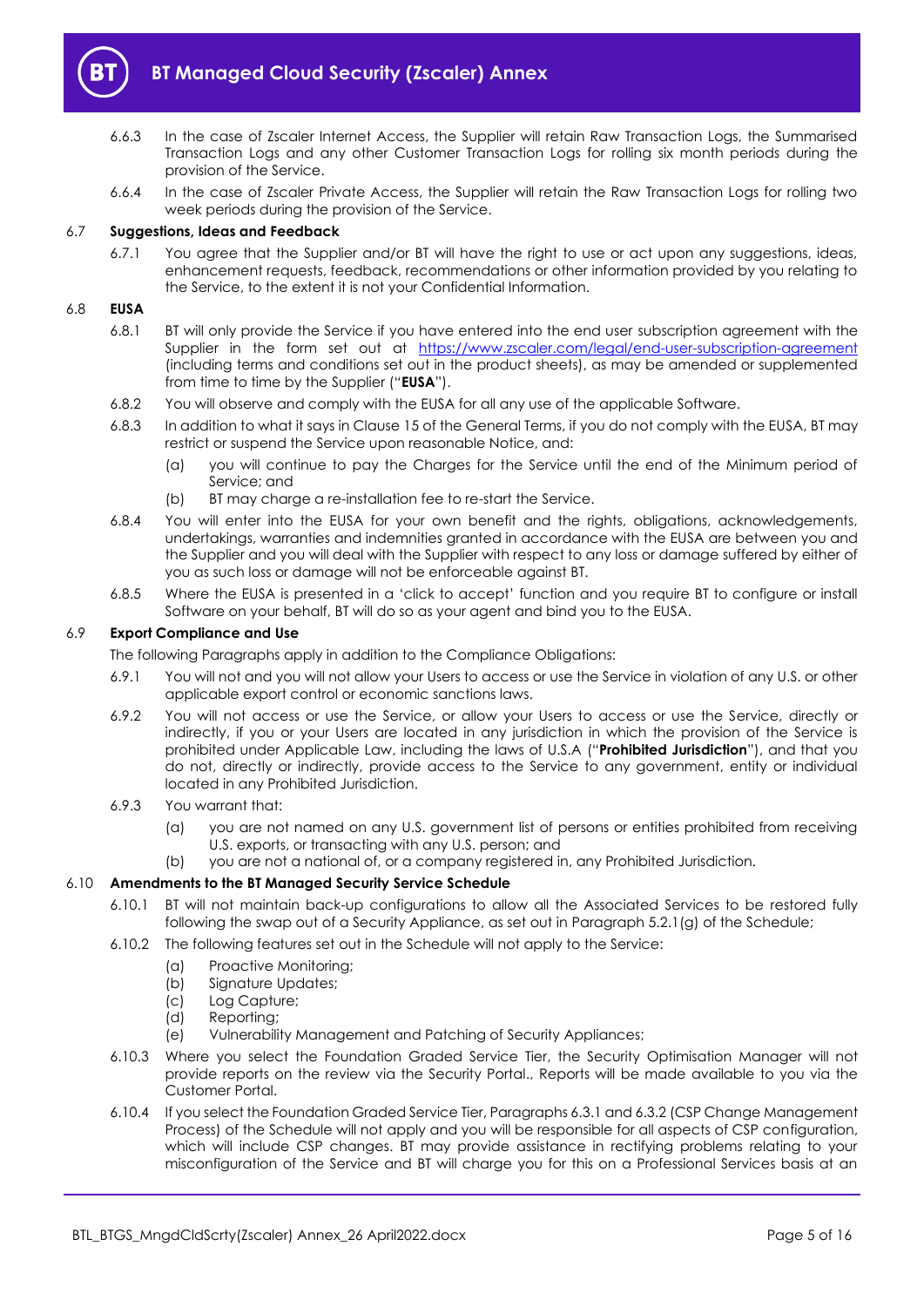

additional Charge. "**CSP**" has the meaning given in Part D of the BT Managed Security Service Schedule to the General Terms;

- 6.10.5 If you select the Foundation Plus or Premium Graded Service Tiers:
	- (a) BT will implement the CSP changes in accordance with the CSP Change Management Process set out in the Schedule and Paragraph [6.10.4](#page-4-0) of this Annex will not apply;
	- (b) your access to the Customer Portal under Paragraphs [2.2.2,](#page-1-7) [6.1.1,](#page-3-1) [6.1.2](#page-3-2) an[d 8.1.17](#page-8-0) of this Annex will be restricted to read-only access; and
	- (c) Paragraph [4.3](#page-2-2) of this Annex will not apply;
- 6.10.6 Reasonable Use Policy restrictions for Standard Change requests set out in Paragraph 6.3.2 (e) (i) of the Managed Security Service Schedule will apply to each Zscaler Internet Access and Zscaler Private Access.

## 6.11 **Amendments to the General Terms**

- 6.11.1 A new Clause 31.1.3 and 31.3.4 is added after Clause 31.1.2 of the General Terms:
	- "31.1.3 add Users or User Subscriptions to an existing Service after the Service Start Date; or
	- 31.1.4 add Service components to the existing Service after the Service Start Date,"
- 6.11.2 A new Clause 31.5 is added after Clause 31.4 of the General Terms:

"31.5 You will not reduce the number of Users, User Subscriptions or Service components at any time after the Service Start Date".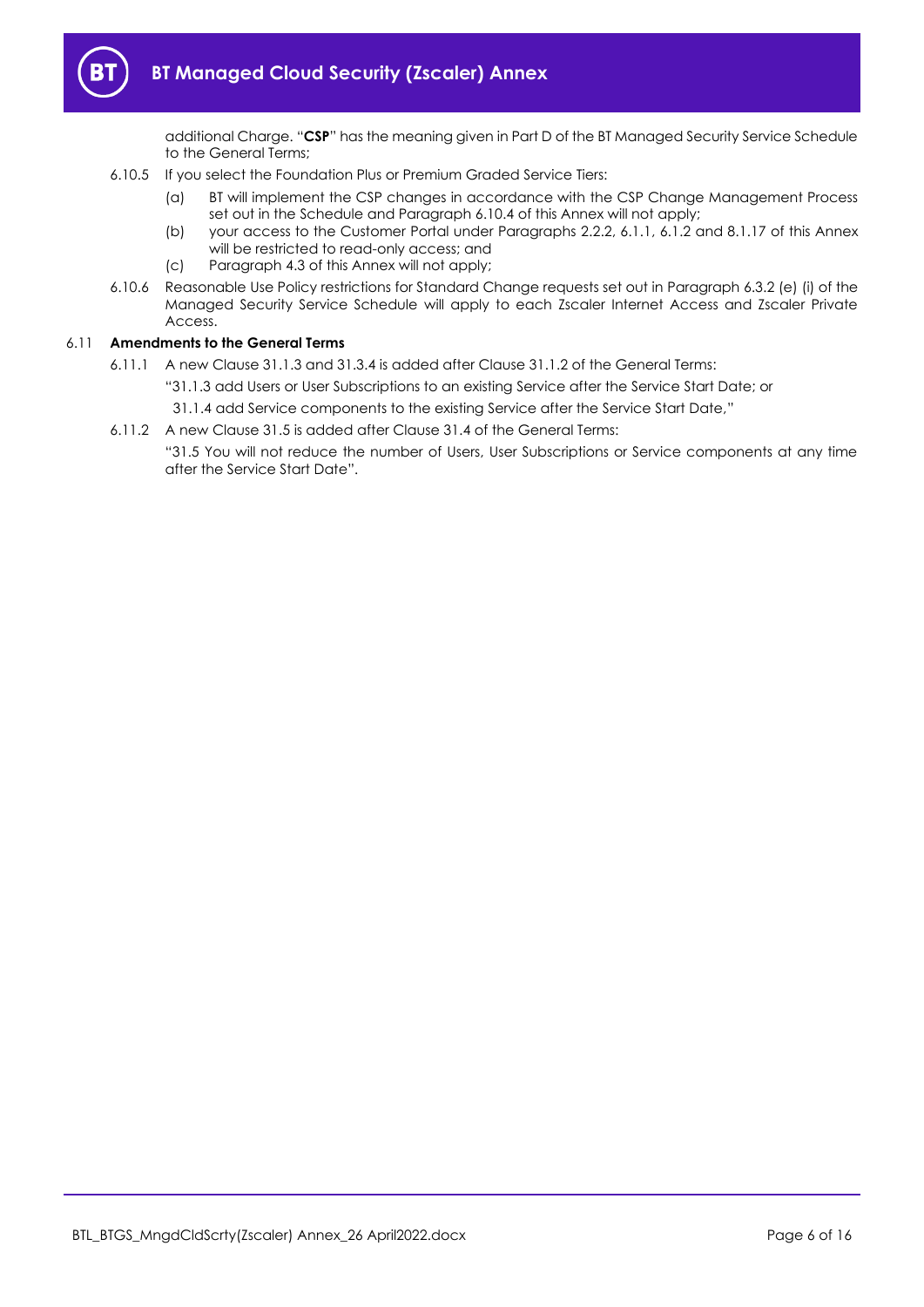

# <span id="page-6-0"></span>**Part B – Service Delivery and Management**

## <span id="page-6-1"></span>**7 BT's Obligations**

## 7.1 **Service Delivery**

Before the Service Start Date and, where applicable, throughout the provision of the Service, BT will:

- 7.1.1 provide you with contact details for the Service Desk that you will be able to contact to submit service requests, report Incidents and ask questions about the Service including in relation to:
	- (a) login issues;
	- (b) connectivity issues (identified as being due to vendor platforms);
	- (c) policy issues;
	- (d) file blocking (false positives);
	- (e) SSL certificate issues;
	- (f) URL categorisation issues; and
	- (g) browsing speed/latency issues;
- 7.1.2 comply with all reasonable health and safety rules and regulations and reasonable security requirements that apply at a Site and are notified to us in writing. BT will not be liable if, as a result of any such compliance, BT is in breach of any of BT's obligations under this Contract;
- 7.1.3 work with you to prepare a deployment plan;
- 7.1.4 deploy the Service using one or more of the supply methods set out at: <https://zscaler.zendesk.com/hc/en-us/articles/205118615-Choosing-Traffic-Forwarding-Methods> (or any other online address that BT may advise you) and, if you have chosen to include the deployment services option in the Services, BT will work with you to decide which method of deployment to use; and
- 7.1.5 configure the security policy prior to the Service Start Date and subsequently, at an additional Charge, where you request BT to do so. BT will not be responsible for defining your security policy and will not be liable for any consequences arising from a misspecification of your security requirements, or from unforeseen consequences of a service configuration that contains misspecifications but is correctly implemented by BT.

## 7.2 **Commissioning of the Service**

#### Before the Service Start Date, BT will:

7.2.1 agree a date with you for commencement of the Service and will use commercially reasonable endeavours to procure that the Supplier provisions the Service to meet this date.

## 7.3 **During Operation**

On and from the Service Start Date, BT:

- 7.3.1 will work with the Supplier as necessary to restore Service as soon as practicable if you report an Incident in the Service;
- 7.3.2 will, where: (i) the Managed Cloud Security Enhanced by Eagle-i Service has been included in any Order; and (ii) the Premium Graded Service Tier has been selected, implement Remediating Action as quickly as is technically practicable within the Premium Graded Service Tier, subject to providing the notification outlined at paragraph 3.[4\(c\).](#page-2-3)
- 7.3.3 may carry out Maintenance from time to time and will endeavour to inform you at least five Business Days before any Planned Maintenance to the Service, however you agree BT may inform you with less notice than normal where emergency Maintenance is required or where BT has not been provided with sufficient notice by the Supplier;
- 7.3.4 may, in the event of a security breach affecting the Service, require you to change any or all of your passwords; and
- 7.3.5 may use its access rights as an Administrator to the Customer Portal to investigate and resolve any Incidents notified by you to BT in accordance with Paragraph [9.](#page-9-0)

## 7.4 **The End of the Service**

On termination of the Service by either one of us, BT, or the Supplier, as applicable, will:

- 7.4.1 terminate your access to the Customer Portal and Service Software and cease to provide all other elements of the Service; and
- 7.4.2 destroy or otherwise dispose of any of the saved Customer Data unless BT receives, no later than ten days after the date of the termination of this Contract, a written request for the delivery to you of the then most recent back-up of the Customer Data. BT will use reasonable commercial endeavours to deliver the back-up to you within 30 days of receipt of such a written request, provided that you have,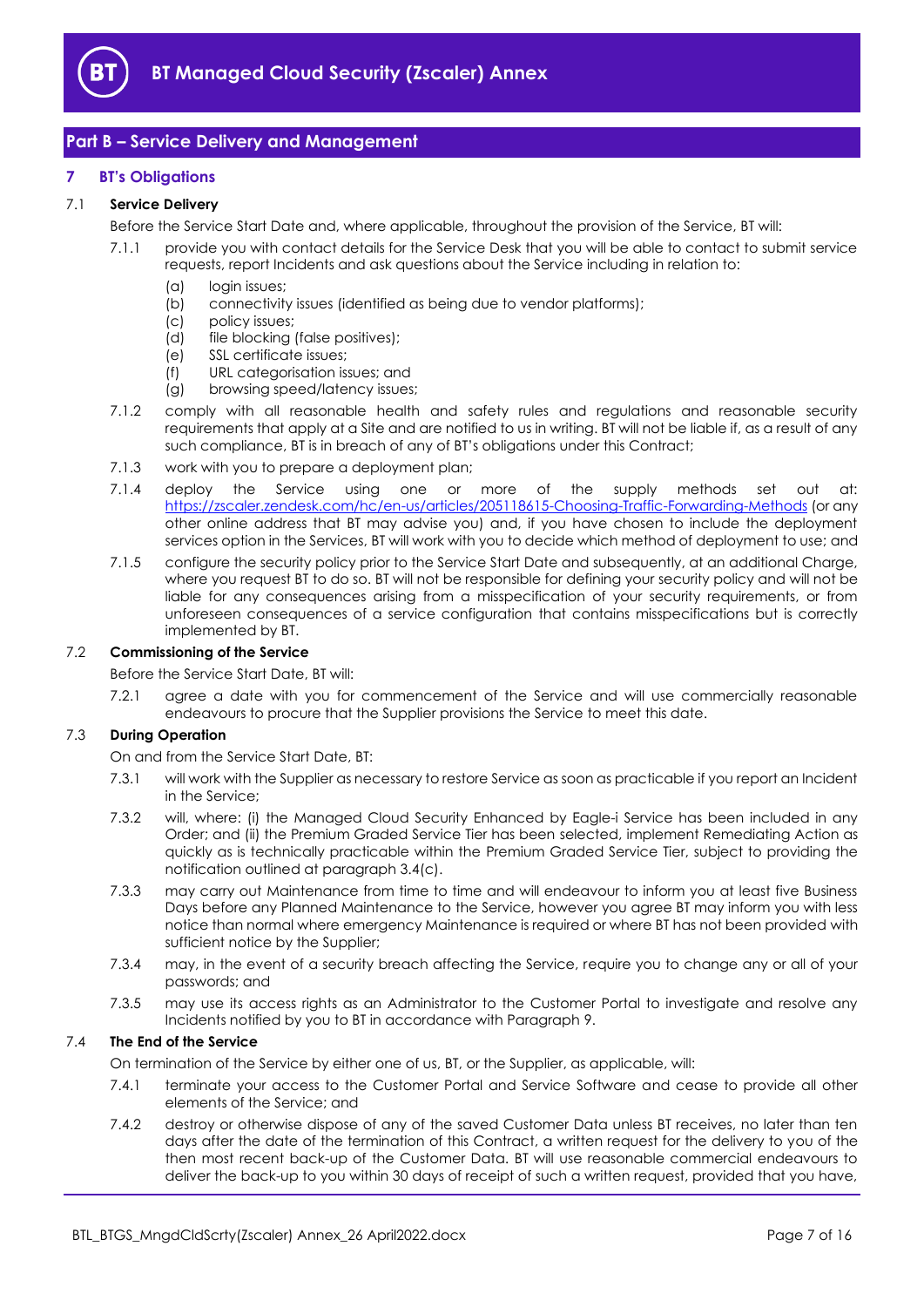

at that time, paid all fees and charges outstanding at and resulting from termination (whether or not due at the date of termination). You will pay all reasonable expenses incurred by BT in returning or disposing of Customer Data. You acknowledge that the Supplier will only retain the preceding six months of Customer Data at any time – unless agreed otherwise, where an additional Charge may apply.

## <span id="page-7-0"></span>**8 Your Obligations**

#### <span id="page-7-1"></span>8.1 **Service Delivery**

- Before the Service Start Date and, where applicable, throughout the provision of the Service by BT, you will:
- 8.1.1 provide BT with the names and contact details of any Administrators authorised to act on your behalf for Service management matters ("**Customer Contact**"), but BT may also accept instructions from a person who BT reasonably believes is acting with your authority;
- 8.1.2 provide BT or the Supplier with any technical data or other information reasonably required by BT or the Supplier without undue delay;
- 8.1.3 establish and maintain your own internal support processes and helpdesk for Users and be responsible for communication with Users;
- 8.1.4 provide BT with all technical data and any other information BT may reasonably request from time to time without undue delay, to enable BT to supply the Service to you;
- 8.1.5 ensure that your firewall configurations and network settings allow the traffic types necessary for BT to provide the Service, including;
	- (a) ensuring that external HTTP, HTTPS and FTP over HTTP requests (including all attachments, macros or executable) are set up to be directed through the Service by making and maintaining the configuration settings required to direct external traffic via the Service, with BT's assistance and support as reasonably required and you acknowledge that this external traffic is dependent on your technical infrastructure; and
	- (b) ensuring that internal HTTP/HTTPS/FTP over HTTP traffic (e.g. to the corporate intranet) is not directed via the Service;
- 8.1.6 use Customer Equipment that is interoperable and supported by the Supplier and that meets any Supplier requirements for Service Options that may be communicated to you by BT or the Supplier from time to time;
- 8.1.7 ensure that Customer Equipment is installed and operated according to applicable third-party vendor specifications and recommendations, and ensure that Customer Equipment has the capacity to forward traffic to the Supplier;
- 8.1.8 use one of the methods supported by the Supplier to authenticate Users, which are set out at: <https://support.zscaler.com/hc/en-us/articles/204455339> (or any other online address that BT may advise you);
- 8.1.9 where applicable, be responsible for deployment of the Zscaler Client Connector on Users' devices and the configuration and management of all settings relevant to the Zscaler Client Connector;
- 8.1.10 provide BT with access to Site(s) during Business Hours, or as otherwise agreed, as necessary to enable BT to set up, deliver and manage the Service;
- 8.1.11 complete any preparation activities that BT may request to enable you to receive the Services promptly and in accordance with any reasonable timescales;
- 8.1.12 notify BT in writing of any health and safety rules and regulations and security requirements that apply at a Site;
- 8.1.13 in jurisdictions where an employer is legally required to make such disclosure to its employees and/or Users:
	- (a) inform your employees and Users that as part of the Service being delivered by BT, BT may monitor and report to you the use of any targeted applications by your employees and/or Users; and
	- (b) ensure that your employees and Users have consented or will be deemed to have consented to such monitoring and reporting (if such consent is legally required), agree that BT will not be liable for any failure by you to comply with this instruction and indemnify BT from and against any Claims or action brought by your employees or Users against BT arising out of the delivery of Services by BT;
- 8.1.14 ensure that you order the appropriate Service features for your requirements;
- 8.1.15 ensure that each User Subscription is only used by a single, individual User and a User Subscription will not be shared between or used by more than one individual;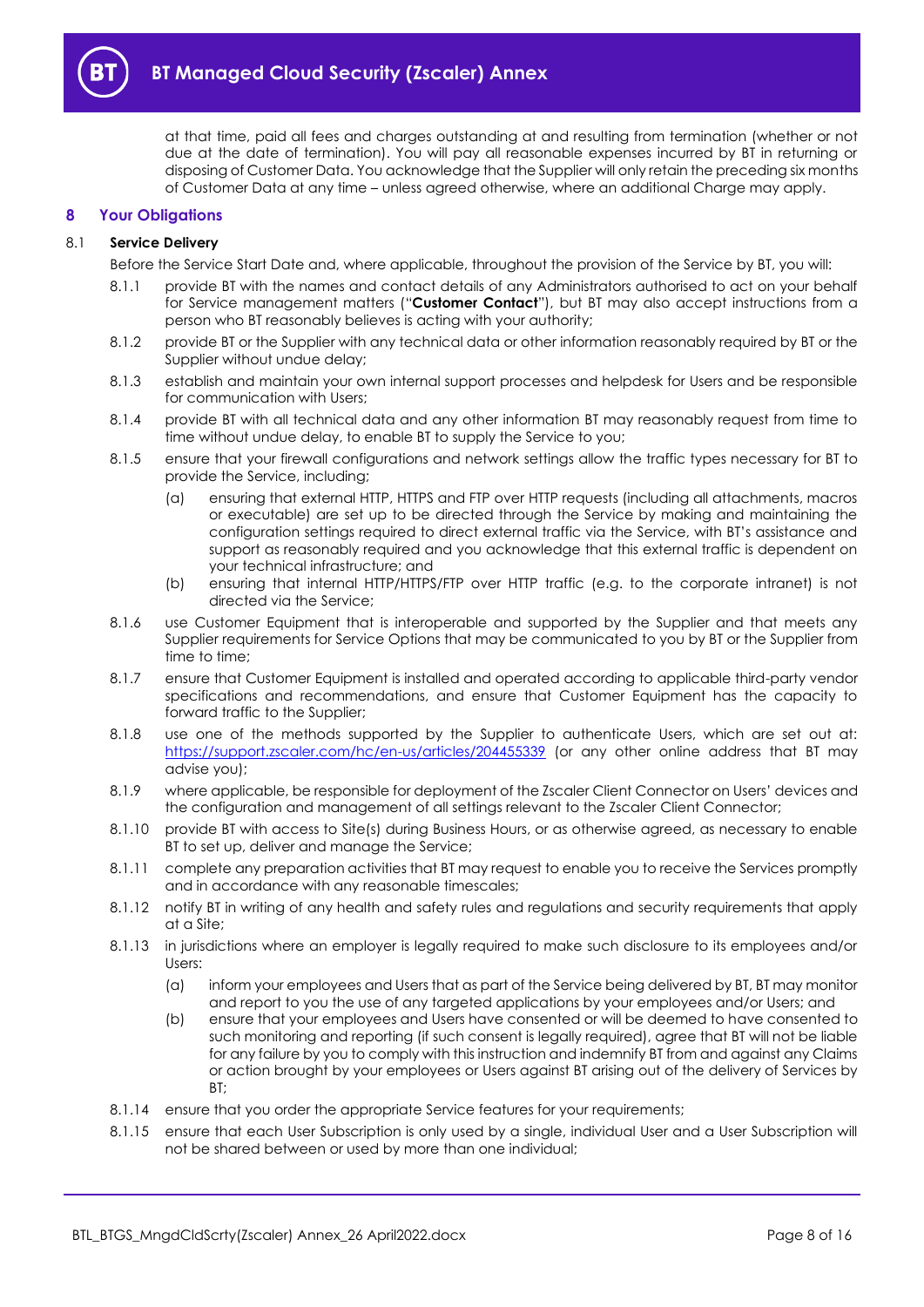

- 8.1.16 carry out all of your other responsibilities set out in this Contract in a timely and efficient manner. If there are any delays in completion of your responsibilities, BT may adjust any agreed timetable or delivery schedule as reasonably necessary; and
- 8.1.17 in relation to the Customer Portal give each Administrator a unique login and provide management access or read-only privileges specific to each Administrator.

## <span id="page-8-0"></span>8.2 **Service Operation**

On and from the Service Start Date, you will:

- 8.2.1 ensure that Users report Incidents to the Customer Contact and not to the Service Desk;
- 8.2.2 ensure that the Customer Contact will take Incident reports from Users and pass these to the Service Desk using the reporting procedures agreed between both of us, and will be available for all subsequent Incident management communications;
- 8.2.3 install, configure, monitor, and maintain any Customer Equipment connected to the Service or used in connection with a Service;
- 8.2.4 ensure that any Customer Equipment that is connected to the Service or that you use, directly or indirectly, in relation to the Service is:
	- (a) connected and used in accordance with any instructions, standards and safety and security procedures applicable to the use of that Customer Equipment;
	- (b) technically compatible with the Service and will not harm or damage any BT Equipment, the BT Network, or any of our Supplier's or subcontractor's network or equipment that is used to provide the Service; and
	- (c) approved and used in accordance with relevant instructions and Applicable Law;
- 8.2.5 immediately disconnect any Customer Equipment, or advise BT to do so at your expense, if Customer Equipment does not meet any relevant instructions, standards or Applicable Law;
- 8.2.6 distribute, manage, and maintain access profiles, passwords and other systems administration information relating to the control of Users' and your access to the Service. You are responsible for your Users' use of access profiles and passwords;
- 8.2.7 maintain a list of current Users and immediately terminate access for any person who ceases to be an authorised User;
- 8.2.8 only transfer a User Subscription from one User to another individual if the original User is no longer permitted to access and no longer accesses the Internet in connection with the Service;
- 8.2.9 ensure the security and proper use of all valid User access profiles, passwords and other systems administration information used in connection with the Service and:
	- (a) inform BT immediately if a user ID or password has, or is likely to, become known to an unauthorised person, or is being or may be used in an unauthorised way;
	- (b) take all reasonable steps to prevent unauthorised access to the Service; and
	- (c) satisfy BT's security checks if a password is lost or forgotten;
- 8.2.10 if BT requests you to do so in order to ensure the security or integrity of the Service, change any or all passwords and/or other systems administration information used in connection with the Service;
- 8.2.11 undertake all aspects of security policy configuration, including setting up any User groups that may be required on your authentication server which you will reflect in your customer security policy. You will do this using the Customer Portal;
- <span id="page-8-1"></span>8.2.12 submit a modify order request to inform BT, if you need to:
	- (a) make any changes in your existing Service;
	- (b) increase the number of Users using the Service; and/or
	- (c) select Service Options in addition to those selected as part of your initial Order.

In these circumstances, or if BT can demonstrate by management reports that the number of Users exceeds the ordered limit, BT may increase the Charges or require that you reduce the number of Users using the Service;

- 8.2.13 if you submit a modify Order request, as set out in Paragrap[h 8.2.12:](#page-8-1)
	- (a) more than six months before the end of the Minimum Period of Service, the Charges will increase for the remainder of the Minimum Period of Service to reflect the change; or
	- (b) six months or less before the end of the Minimum Period of Service, this will be subject to review and acceptance by BT. If the order can be fulfilled, the Charges will increase for the remainder of the Minimum Period of Service to reflect the change;
- 8.2.14 provide BT with Notice 14 days in advance of any changes to your network that may impact the working of the Service, and provide BT with all necessary details. If this information is not provided within this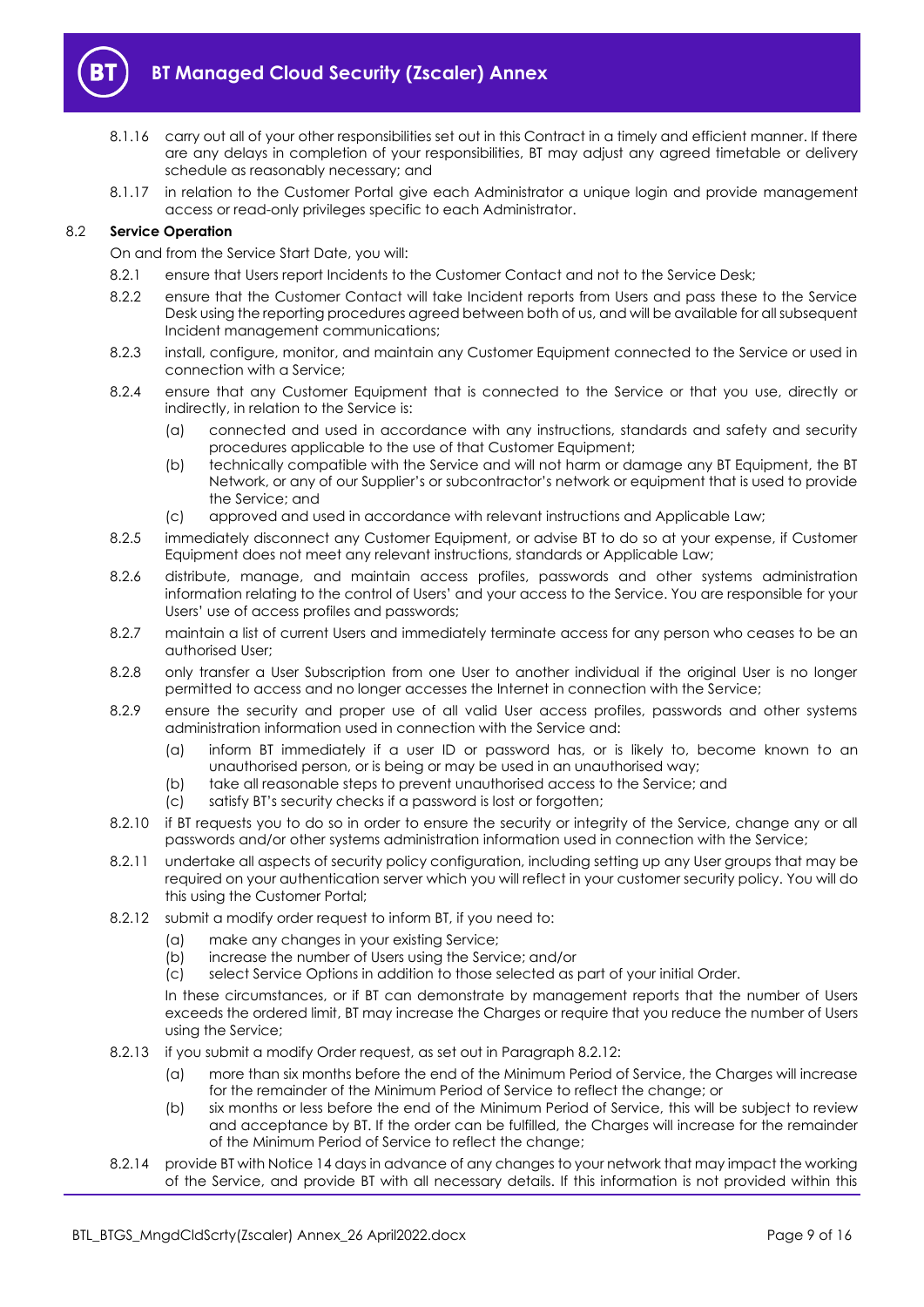

timeframe, BT will have no liability for a failure or delay in providing any necessary changes to the Service configuration; and

8.2.15 where the Managed Cloud Security Enhanced by Eagle-i Service applies, update, or allow BT to update, the policies for the BT Managed Cloud Security (Zscaler) Service.

## <span id="page-9-0"></span>**9 Notification of Incidents**

- <span id="page-9-4"></span><span id="page-9-3"></span>9.1 Where you become aware of an Incident:
	- 9.1.1 the Customer Contact will report it to BT's Service Desk;
	- 9.1.2 BT will give you a Ticket;
	- 9.1.3 BT will inform you when BT believes the Incident is cleared, and will close the Ticket when:
		- (a) you confirm that the Incident is cleared within 24 hours of being informed; or
		- (b) BT has attempted unsuccessfully to contact you, in the way agreed between both of us, in relation to the Incident and you have not responded within 24 hours of BT's attempt to contact you.
	- 9.1.4 If you confirm that the Incident is not cleared within 24 hours of being informed, the Ticket will remain open, and BT will continue to endeavour to resolve the Incident, until the Ticket is closed as set out in Paragrap[h 9.1.3.](#page-9-3)
	- 9.1.5 Where BT becomes aware of an Incident, Paragraph[s 9.1.2,](#page-9-4) [9.1.3](#page-9-3) an[d 9.1.4](#page-9-5) will apply.
	- 9.1.6 BT will not handle any Incidents with the Service Software that you use to access the Customer Portal.

## <span id="page-9-5"></span><span id="page-9-1"></span>**10 Invoicing**

- 10.1 In addition to what it says in the Schedule, BT will invoice you for the Charges for the Service as set out in Paragraph [10.2](#page-9-6) in the amounts and currency specified in the applicable Order.
- <span id="page-9-6"></span>10.2 Unless stated otherwise in an applicable Order, BT will invoice you for:
	- 10.2.1 Fixed Charges, in your first invoice, which include Professional Services for a fixed number of days, if chosen by you.
	- 10.2.2 Recurring Charges, monthly in advance, on the first day of the applicable period (for any period where Service is provided for less than the relevant invoicing period, the Recurring Charges will be calculated on a monthly or daily basis as applicable). Recurring Charges will be charged from the Service Start Date and include the following:
		- (a) Charges for the applicable Service Software licence; and
		- (b) Charges for any applicable Service Options, including any Charges for the use of Surcharge Data Centres if chosen by you; and
	- 10.2.3 any Termination Charges incurred in accordance with Paragraph [11,](#page-9-2) upon termination of the relevant Service.

## <span id="page-9-2"></span>**11 Charges at the End of the Contract**

- <span id="page-9-7"></span>11.1 In addition to Termination Charges set out in the Schedule, if you exercise your right under Clause 17 of the General Terms to terminate the Contract or the Service for convenience, you will pay BT:
	- 11.1.1 all outstanding Charges for Services rendered; and
	- 11.1.2 all incremental charges that BT incurs from the Supplier due to the early termination, if applicable.
- 11.2 In addition to the Charges set out at Paragraph [11.1,](#page-9-7) if you terminate the Service before the expiry date, you will pay BT:
	- 11.2.1 for any parts of the Service that were terminated during the Minimum Period of Service, Termination Charges equal to 100 per cent of the Recurring Charges for the first 12 months of the Minimum Period of Service and 50 per cent of the Recurring Charges for all remaining months of the Minimum Period of Service.
- 11.3 On the last day of the Minimum Period of Service, BT will invoice you for:
	- 11.3.1 any outstanding Charges for Service rendered; and
		- 11.3.2 any other Charges set out in the Order.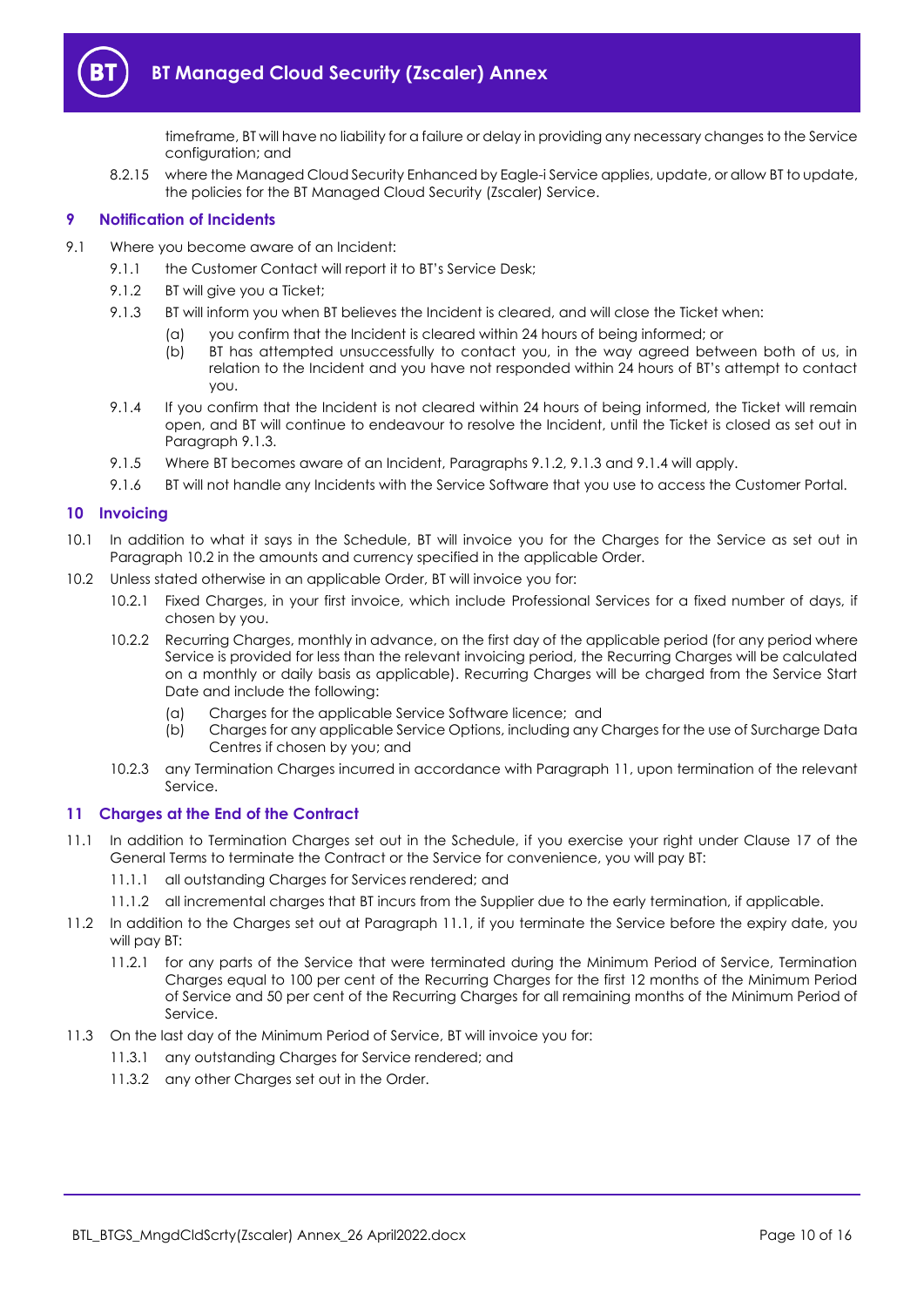

# <span id="page-10-0"></span>**Part C – Service Levels**

## <span id="page-10-1"></span>**12 Service Availability**

#### <span id="page-10-4"></span>12.1 **Availability Service Level**

- 12.1.1 From the Service Start Date, BT will provide the Service with a target availability of 99.999% of the total hours during every month you use the Service ("**Availability Service Level**").
- 12.1.2 The Availability Service Level is a ratio of the number of Transactions and Sessions processed by the Service in any calendar month, against the number of qualified Transactions and Sessions that should have been processed.
- 12.1.3 The Supplier will measure the number of Transactions and Sessions. The following Transactions and Sessions will not be taken into account for the Availability Service Level:
	- (a) Transactions and Sessions that are encrypted, encapsulated, tunnelled, compressed, modified from their original form for distribution; and/or
	- (b) Transactions and Sessions that have product license protection; and/or
	- (c) Transactions and Sessions that are under the direct control of the sender (e.g. password protected); and/or
	- (d) Transactions and Sessions that occur during Zscaler scheduled maintenance periods, as posted on the Trust Portal[: https://trust.zscaler.com/.](https://trust.zscaler.com/)
- 12.1.4 The following items are excluded from the calculation of Availability Service Levels:
	- (a) your network is not forwarding traffic to the Service; or
		- (b) an intermediate ISP (other than the Service's direct ISP(s)) is not delivering traffic to the Service; or
		- (c) the drop in Transactions and Sessions is due to a policy change requested by you; or
		- (d) it is not technically possible to scan your traffic.
- 12.1.5 For the avoidance of doubt, no Availability Service Level or Availability Service Credit shall be offered in connection with the Managed Cloud Security Enhanced by Eagle-i Service.

#### <span id="page-10-3"></span>12.2 **Availability Service Credits**

12.2.1 If the Availability Service Level is not met, you may claim an Availability Service Credit as follows:

| <b>Percentage of Transactions and Sessions</b><br><b>Processed During a Month</b> | <b>Availability Service Credit</b>                                                                                                                                                        |
|-----------------------------------------------------------------------------------|-------------------------------------------------------------------------------------------------------------------------------------------------------------------------------------------|
| $>= 99.999%$                                                                      | No Availability Service Credit applicable.                                                                                                                                                |
| $<$ 99.999% but >= 99.99%                                                         | (3/30) x the monthly Recurring Charge for the relevant part of the<br>Service in the month immediately preceding the Incident giving rise to<br>the Availability Service Credit claim.    |
| $<$ 99.99% but >= 99.00%                                                          | (7) (30) x the monthly Recurring Charge for the relevant part of the<br>Service in the month immediately preceding the Incident giving rise to<br>the Availability Service Credit claim.  |
| $<$ 99.00% but >= 98.00%                                                          | (15 / 30) x the monthly Recurring Charge for the relevant part of the<br>Service in the month immediately preceding the Incident giving rise to<br>the Availability Service Credit claim. |
| $< 98.00\%$                                                                       | (30 / 30) x the monthly Recurring Charge for the relevant part of the<br>Service in the month immediately preceding the Incident giving rise to<br>the Availability Service Credit claim. |

## <span id="page-10-5"></span><span id="page-10-2"></span>12.3 **Latency Service Level**

- 12.3.1 From the Service Start Date, BT will provide the Service to process Transactions and Data Packets with an average latency over a calendar month of 100 milliseconds or less for the 95th percentile of traffic; (the "**Latency Service Level**").
- 12.3.2 The Latency Service Level will only apply to Transactions where the Transaction is:
	- (a) less than 1 MB HTTP GET request and response;
	- (b) not SSL-intercepted;
	- (c) not related to streaming applications;
	- (d) not subject to bandwidth management rules (QoS enforcement), and
	- (e) there are a reasonable number of Transactions per User Subscription (based on the Supplier's cloud-wide average).
- 12.3.3 The Supplier will measure the processing of content from when the Supplier's proxy receives the content to the point when the Supplier's proxy attempts to transmit the content.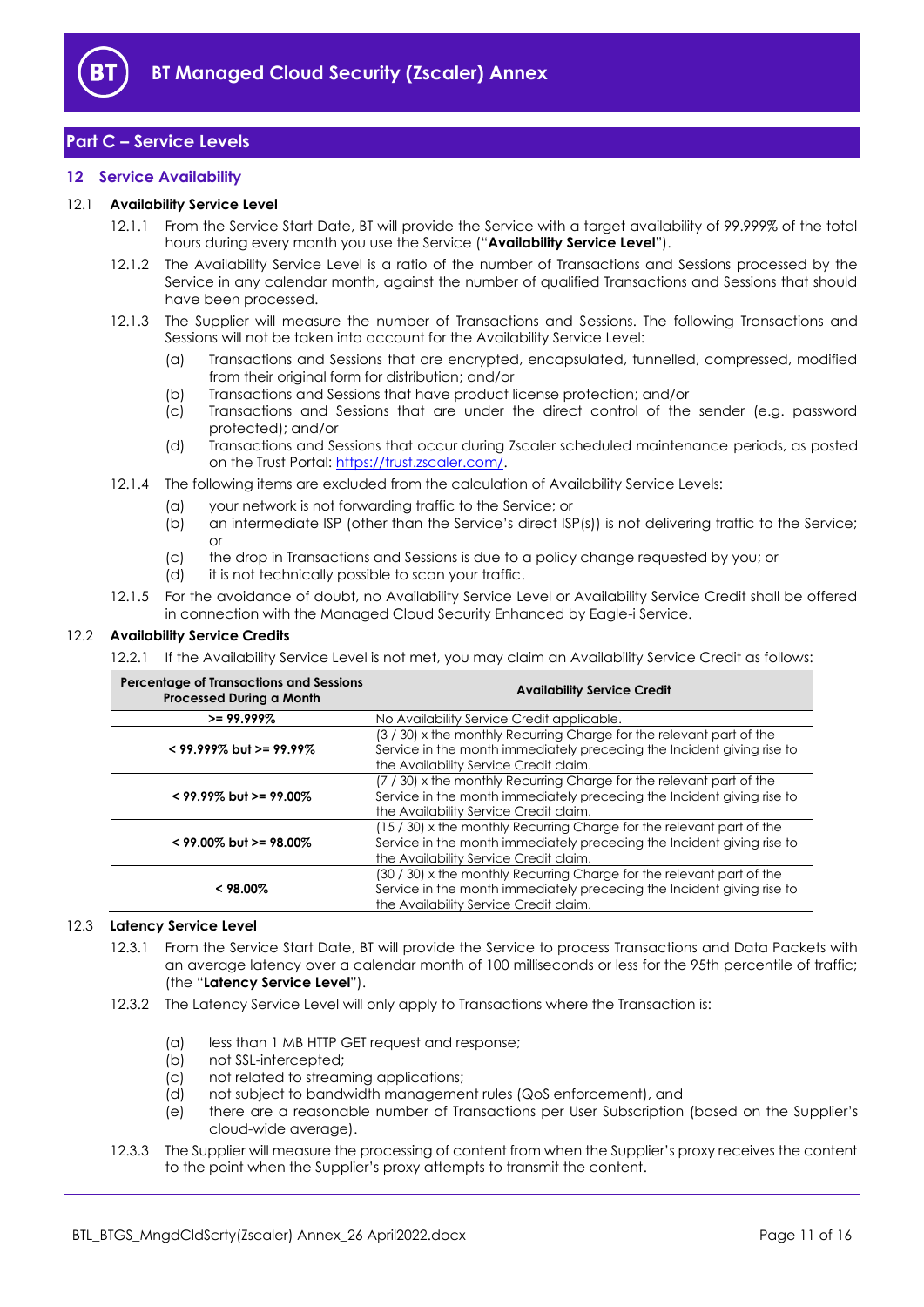

12.3.4 For the avoidance of doubt, no Latency Service Level or Latency Service Credit shall be offered in connection with the Managed Cloud Security Enhanced by Eagle-i Service.

#### <span id="page-11-2"></span>12.4 **Latency Service Credits**

12.4.1 If the Latency Service Level for Transactions, as set out in Paragraph [12.3.1](#page-10-2) is not met, you may claim a Latency Service Credit as follows:

| Percentage of Qualified Transactions/Data<br>Packets With Average Latency of 100<br>Milliseconds or Less, | <b>Latency Service Credit</b>                                                                                                                                                       |
|-----------------------------------------------------------------------------------------------------------|-------------------------------------------------------------------------------------------------------------------------------------------------------------------------------------|
| $>= 95.00\%$                                                                                              | No Latency Service Credit applicable.                                                                                                                                               |
| $<$ 95.00% but >= 94.00%                                                                                  | (7) (30) x the monthly Recurring Charge for the relevant part of the<br>Service in the month immediately preceding the Incident giving rise to<br>the Latency Service Level claim.  |
| $<$ 94.00% but >= 90.00%                                                                                  | (15 / 30) x the monthly Recurring Charge for the relevant part of the<br>Service in the month immediately preceding the Incident giving rise to<br>the Latency Service Level claim. |
| $< 90.00\%$                                                                                               | (30 / 30) x the monthly Recurring Charge for the relevant part of the<br>Service in the month immediately preceding the Incident giving rise to<br>the Latency Service Level claim. |

#### <span id="page-11-0"></span>**13 Virus Capture Rate**

#### <span id="page-11-4"></span>13.1 **Virus Capture Rate Service Level**

- 13.1.1 From the Service Start Date, BT will provide the Service with a target of capturing 99.999% of Known Viruses (the "**Virus Capture Rate Service Level**").
- 13.1.2 The Virus Capture Rate Service Level applies to the Service.
- 13.1.3 The Virus Capture Rate Service Level applies only if:
	- (a) you utilise the Service in accordance with the recommended anti-virus settings on your user interface; and
	- (b) a Known Virus contained in a Transaction received through the Service has been activated within your systems, either automatically or with manual intervention.
- 13.1.4 In the event that BT or the Supplier detects but does not stop a Known Virus, the Supplier or BT will promptly notify you, providing sufficient information to enable you to identify and delete the Known Virus. If you do not promptly act on this information the Service Credit may be invalidated.
- 13.1.5 If such notification by the Supplier or BT, and a subsequent action by you, results in a prevention of infection, the Virus Capture Rate Service Level will not apply.
- 13.1.6 The Supplier will calculate the Virus Capture Rate by dividing the virus-infected Transactions blocked by the total virus-infected Transactions received by the Service on your behalf.
- 13.1.7 For the avoidance of doubt, no Virus Capture Rate Service Level or Virus Capture Rate Service Credit shall be offered in connection with the Managed Cloud Security Enhanced by Eagle-i Service.

#### <span id="page-11-3"></span>13.2 **Virus Capture Rate Service Credits**

13.2.1 If the Virus Capture Rate Service Level is not met, you may claim a Virus Capture Rate Service Credit as follows:

| <b>Virus Capture Rate</b> | <b>Virus Capture Service Credit</b>                                                                                                                                                             |
|---------------------------|-------------------------------------------------------------------------------------------------------------------------------------------------------------------------------------------------|
| $>= 99.999\%$             | No Virus Capture Rate Service Credit applicable.                                                                                                                                                |
| $<$ 99.999% but >= 99.00% | (7 / 30) x the monthly Recurring Charge for the relevant part of the<br>Service in the month immediately preceding the Incident giving rise to<br>the Virus Capture Rate Service Credit claim.  |
| $<$ 99.00% but >= 98.00%  | (15 / 30) x the monthly Recurring Charge for the relevant part of the<br>Service in the month immediately preceding the Incident giving rise to<br>the Virus Capture Rate Service Credit claim. |
| $< 98.00\%$               | (30 / 30) x the monthly Recurring Charge for the relevant part of the<br>Service in the month immediately preceding the Incident giving rise to<br>the Virus Capture Rate Service Credit claim. |

#### <span id="page-11-1"></span>**14 Zscaler Private Access Service Level**

- <span id="page-11-5"></span>14.1 From the Service Start Date, BT will provide the Zscaler Private Access with a target availability of 99.999% of the total hours during every month you use the Zscaler Private Access ("**Zscaler Private Access Service Level**").
- 14.2 A third party, contracted by the Supplier, will monitor the Zscaler Private Access and validate the Zscaler Private Access Service Level.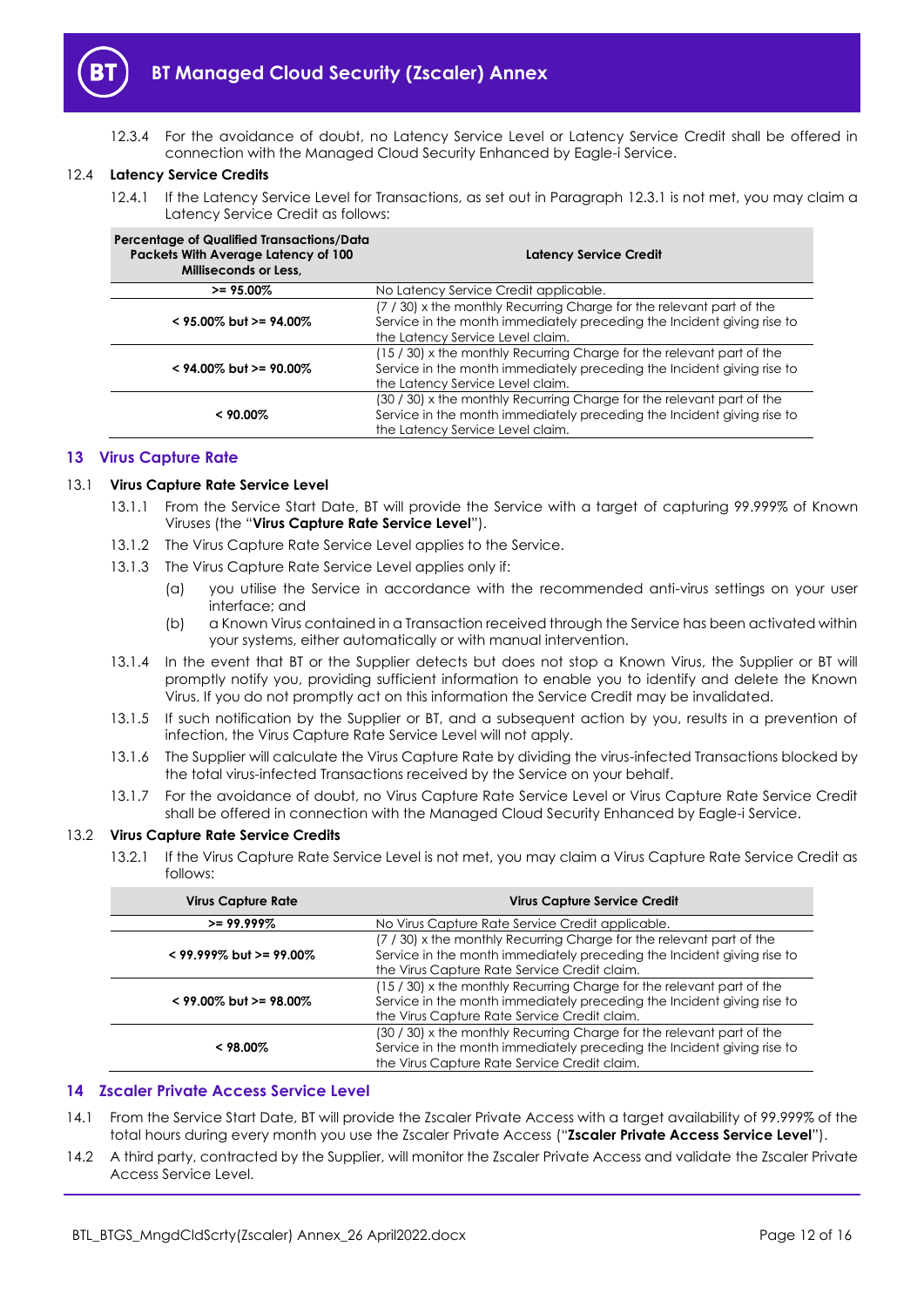

## <span id="page-12-3"></span>14.3 Zscaler Private Access Service Credit

14.3.1 If the Zscaler Private Access Service Level is not met, you may claim the Zscaler Private Access Service Credit as follows:

| <b>Percentage of Transactions and Sessions</b><br><b>Processed During a Month</b> | <b>Zscaler Private Access Service Credits</b>                                                                                                                                                       |
|-----------------------------------------------------------------------------------|-----------------------------------------------------------------------------------------------------------------------------------------------------------------------------------------------------|
| $>= 99.999\%$                                                                     | No Zscaler Private Access Service Credit applicable.                                                                                                                                                |
| $<$ 99.999% but >= 99.99%                                                         | (3/30) x the monthly Recurring Charge for the relevant part of the<br>Service in the month immediately preceding the Incident giving rise to<br>the Zscaler Private Access Service Credit claim.    |
| $<$ 99.99% but >= 99.00%                                                          | (7 / 30) x the monthly Recurring Charge for the relevant part of the<br>Service in the month immediately preceding the Incident giving rise to<br>the Zscaler Private Access Service Credit claim.  |
| $<$ 99.00% but >= 98.00%                                                          | (15 / 30) x the monthly Recurring Charge for the relevant part of the<br>Service in the month immediately preceding the Incident giving rise to<br>the Zscaler Private Access Service Credit claim. |
| $< 98.00\%$                                                                       | (30 / 30) x the monthly Recurring Charge for the relevant part of the<br>Service in the month immediately preceding the Incident giving rise to<br>the Zscaler Private Access Service Credit claim. |

14.4 For the avoidance of doubt, no Zscaler Private Access Service Level or Zscaler Private Access Service Credit shall be offered in connection with the Managed Cloud Security Enhanced by Eagle-i Service.

## <span id="page-12-0"></span>**15 Request for Service Credits**

- <span id="page-12-1"></span>15.1 You may request applicable Service Credits within 25 days of the end of the month in which the Incident occurred by providing details of the reason for the claim and specifying it is for a Service Credit. Any failure by you to submit a request in accordance with this Paragraph [15.1](#page-12-1) will constitute a waiver of any claim for Service Credits.
- 15.2 Upon receipt of a valid request for Service Credits in accordance with Paragrap[h 15.1,](#page-12-1) BT will review the validity of the request and:
	- 15.2.1 BT will carry out these reviews on a monthly basis;
	- 15.2.2 if BT determines that the request for Service Credits was not valid, BT will notify you accordingly;
	- 15.2.3 if BT determines that the request for Service Credits is valid, BT will notify you of the Service Credit due to you no later than 13 calendar days after the end of the calendar month in which the Incident occurred;
	- 15.2.4 BT will deduct the Service Credits from your invoice within two billing cycles of the request being received; and
	- 15.2.5 following expiry or termination of the Contract where no further invoices are due to be issued by BT, BT will pay you the Service Credits in a reasonable period of time.
- 15.3 The following is an example of Service Credit calculation where:
	- 15.3.1 the monthly Recurring Charge is £50,000 per month; and
		- 15.3.2 the Service Credit due is three days.

BT will provide a credit on the next invoice of £50,000/30 days x 3 days i.e. £5,000.

- <span id="page-12-2"></span>15.4 Service Credits for all Service Levels will be aggregated and are available up to a maximum amount equal to 100 per cent of the monthly Recurring Charge for the affected Service. Reference to the monthly Recurring Charges in this Paragraph [15.4](#page-12-2) is reference to the monthly Recurring Charges after any discount has been applied.
- 15.5 All Service Levels and Service Credits will be calculated in accordance with information recorded by, or on behalf of, BT or the Supplier.
- 15.6 Any Service Credits due to you under this Schedule will be calculated on the Recurring Charges after any discount has been applied.
- 15.7 The Service Levels will not apply:
	- 15.7.1 where your network is not properly configured on a 24x7x365 basis in a manner that allows you to make use of the Supplier's redundant global infrastructure that is made available as part of the Service;
	- 15.7.2 for Zscaler Private Access, if you do not have at least two Zscaler connectors at each of your Sites connecting to the Service;
	- 15.7.3 in the event that Clause 8 of the General Terms applies;
	- 15.7.4 during any trial period of the Service;
	- 15.7.5 to failures due to any Force Majeure Event;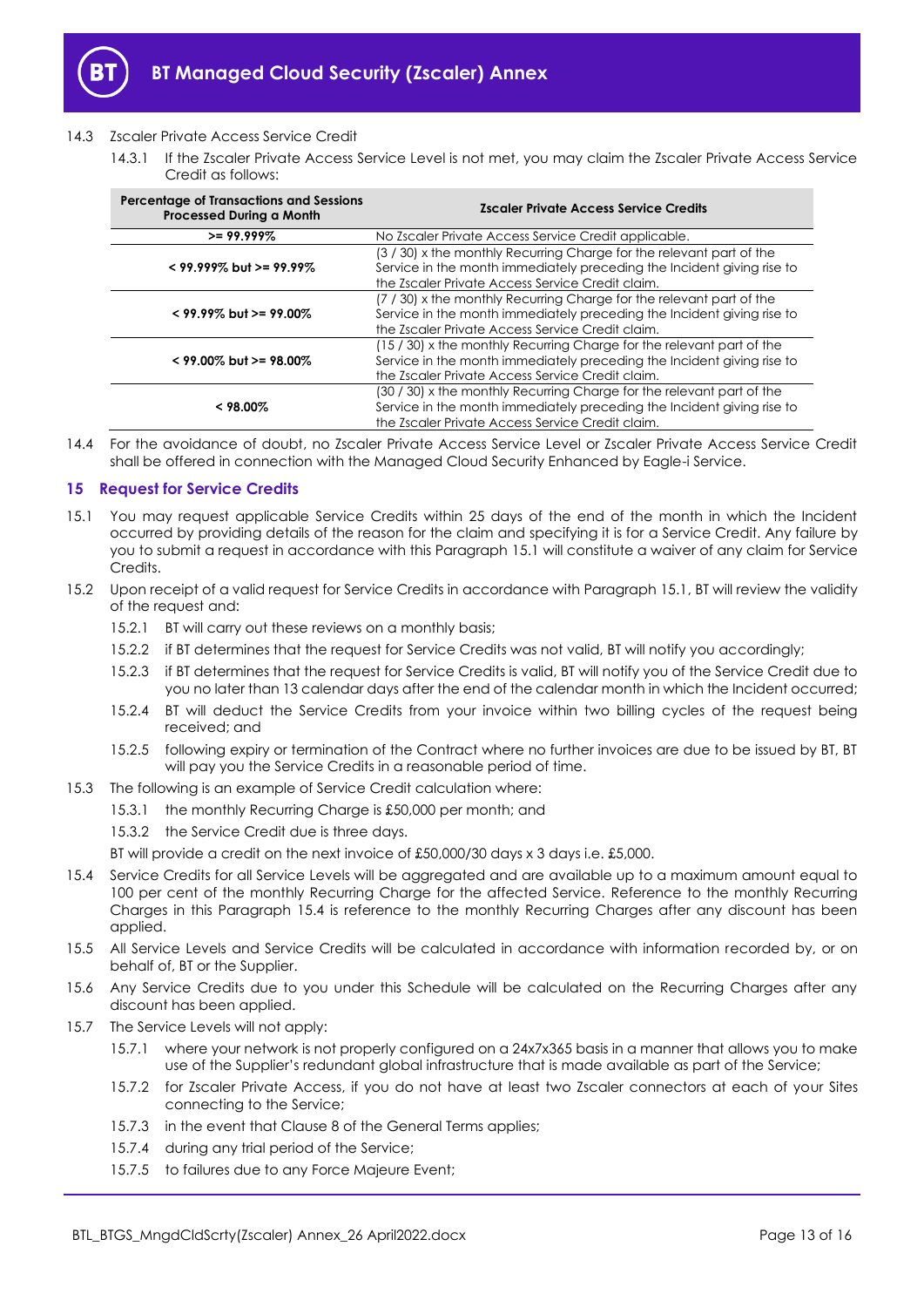

- 15.7.6 if you cause a delay or do not provide any requested information in accordance with any reasonable timescales BT or the Supplier tells you about;
- 15.7.7 to any Incident not reported in accordance with Paragrap[h 9;](#page-9-0) or
- 15.7.8 if you have not complied with the Contract, including but not limited to delay in any payments.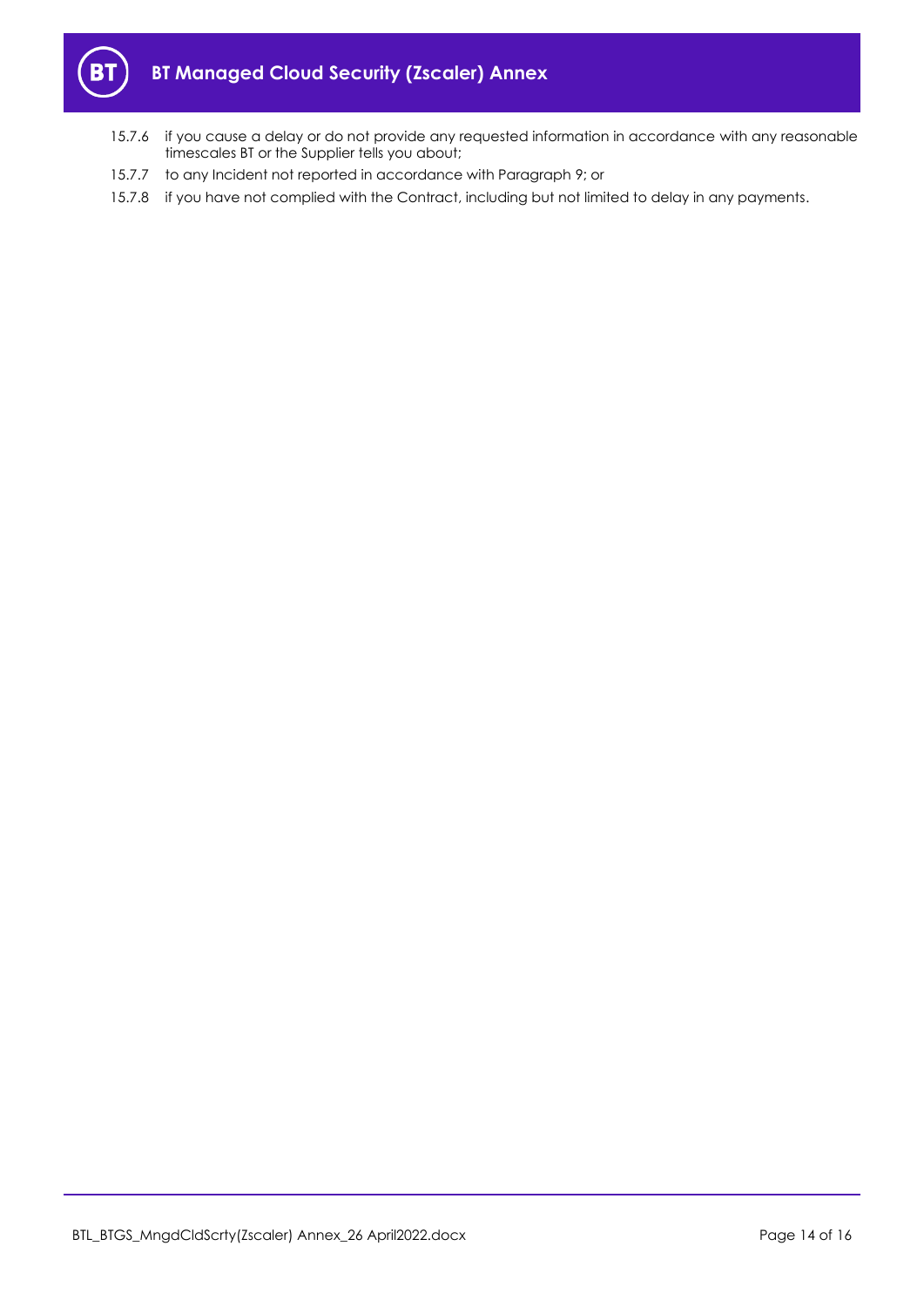

# <span id="page-14-0"></span>**Part D – Defined Terms**

## <span id="page-14-1"></span>**16 Defined Terms**

In addition to the defined terms in the General Terms, capitalised terms in this Schedule will have the following meanings (and in the case of conflict between these defined terms and the defined terms in the General Terms, these defined terms will take precedence for the purposes of this Schedule):

"**Administrator**" means a person authorised to manage the Service using the Customer Portal.

"**Availability Service Credit**" has the meaning given in Paragraph [12.2.](#page-10-3)

"**Availability Service Level**" has the meaning given in Paragraph [12.1.](#page-10-4)

"**Average Bandwidth Consumption**" means the average Bandwidth consumption rate the Supplier calculates over 90 days following from the start of the Service, based on your defined parameter of your Bandwidth daily consumption quota, either by Location or application classes, used for Bandwidth usage control purposes in order to prioritise business critical applications.

"**Bandwidth**" means the volume of various classes of information that flows through your Internet traffic and as defined by you in the Order.

"**BT Managed Security Service**" means a range of graded security management services which can be used in association with, and as an overlay to the Service.

"**BT Managed Security Service Schedule to the General Terms**" means a Schedule for the BT Managed Security Service that is available at [www.bt.com/terms](http://www.bt.com/terms) and upon request.

"**BT Network**" means the communications network owned or leased by BT and used to provide the Service.

"**Business Hours**" means between the hours of 0800 and 1700 in a Business Day.

"**Customer Contact**" has the meaning given in Paragraph [8.1.1.](#page-7-1)

"**Customer Data**" means the data inputted by you or Users for the purpose of using the Services.

"**Customer Equipment**" means any equipment including any software, other than BT Equipment, used by you in connection with a Service.

"**Customer Transaction Logs**" means the metadata of all network traffic sent to or received by the Supplier from or to you in your use of the Service.

"**Customer Portal**" has the meaning given in Paragraph [2.2.](#page-1-6)

"**Data Packet**" means a unit of data made into a single Internet Protocol (IP) package that travels along a given network path.

"**Domain Name Service**" or "**DNS**" means a directory system which translates numeric IP Addresses into Domain Names to identify users on the Internet.

"**DNS Transaction**" means a recursive DNS query sent from you through your use of the Service.

"**Eagle-i Platform**" means the solution through which BT shall provide enriched incident alerts and identify any IOCs as part of the Managed Cloud Security Enhanced by Eagle-i Service.

"**File Transfer Protocol**" or "**FTP**" means standard network protocol used to transfer files from one host to another host over a TCP-based network, such as the Internet.

"**Hyper-Text Transfer Protocol**" or "**HTTP**" means an application protocol for distributed, collaborative, hypermedia information systems.

"**Hyper-Text Transfer Protocol Secure**" or "**HTTPS**" means a communications protocol for secure communication over a computer network, with especially wide deployment on the Internet.

"**Incident**" means an unplanned interruption to, or a reduction in the quality of, the Service or particular element of the Service.

"**Indicators of Compromise**" or "**IOCs**" are pieces of forensic data, such as data found in system log entries or files, that identify potentially malicious activity on a system or network.

"**Internet**" means a global system of interconnected networks that use a standard Internet Protocol to link devices worldwide.

"**Internet Protocol**" or "**IP**" means a communications protocol for devices connected to the Internet that specifies the format for addresses and units of transmitted data.

"**IP Address**" means a unique number on the Internet of a network card or controller that identifies a device and is visible by all other devices on the Internet.

"**Known Virus**" means a virus that, at the time of receipt of content by the Supplier: (i) a signature has already been made publicly available, for a minimum of one hour for configuration by the Supplier's third party commercial scanner; and (ii) is included on the Wild List held at [http://www.wildlist.org](http://www.wildlist.org/) and identified as being "**In the Wild**" by a minimum of three Wild List participants.

"**Latency Service Credit**" has the meaning given to it in Paragraph [12.4.](#page-11-2)

"**Latency Service Level**" has the meaning given to it in Paragrap[h 12.3.](#page-10-5)

"**Location**" means a specific access point to the Internet in connection with the Service.

"**Managed Cloud Security Enhanced by Eagle-i Service"** means the Service component outlined at Paragraph [3.3.](#page-1-8)